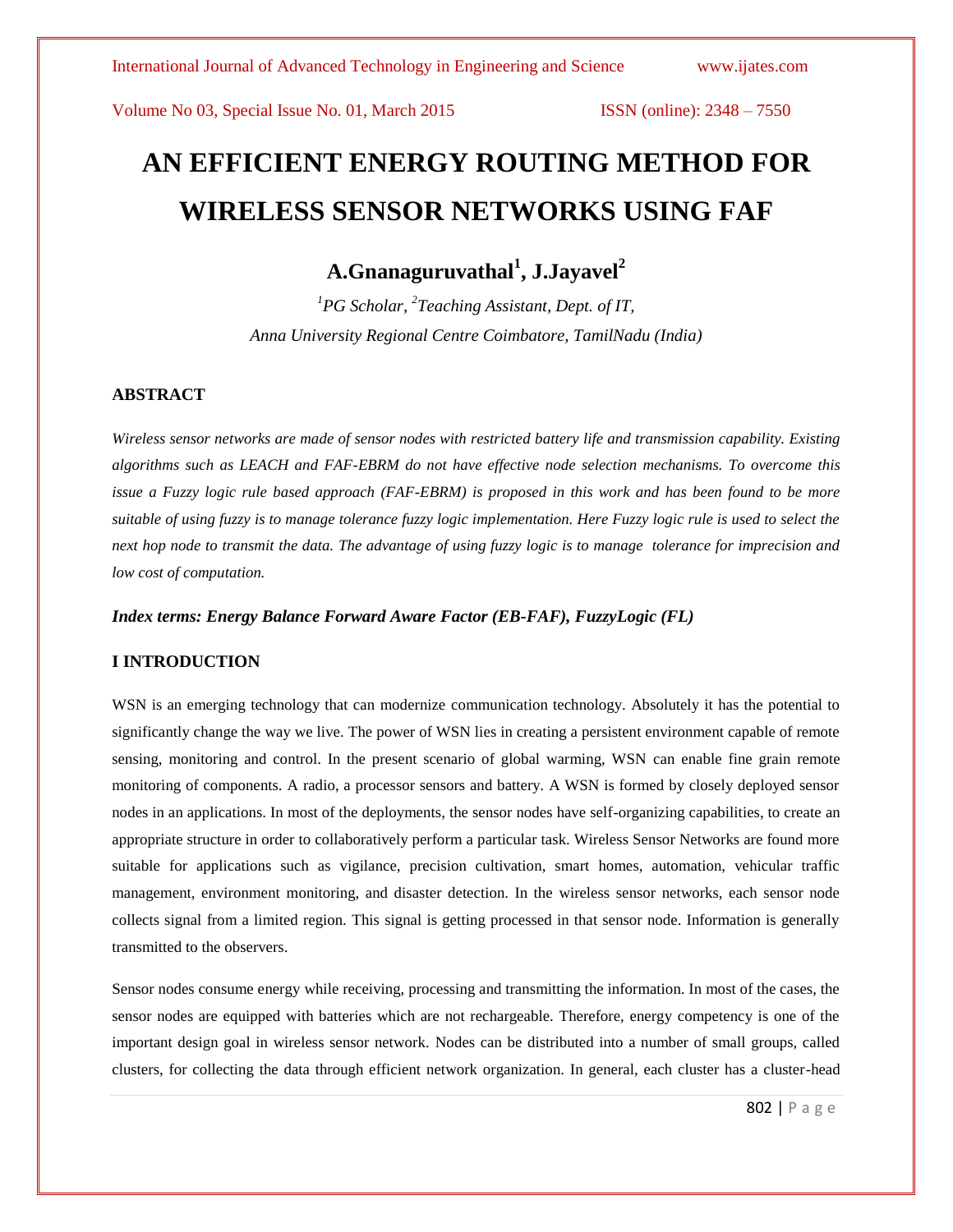which coordinates the data gathering and aggregating process in a particular cluster. Each cluster member forward its data packets to the cluster-head. Clustering in wireless sensor networks guarantee the basic performance achievement with a large number of sensor nodes. In other words, clustering improves the scalability of wireless sensor networks. This is because clustering minimizes the need for central organization and promotes local decisions.

The major benefits of clustering are:

1) Clustering provides the spatial reuse of resources to increase system capacity. For example, if the clusters are not neighbor, they can use the same frequency for wireless communication.

2) Routing informations of a cluster is shared with only other cluster-heads or cluster gateways. This restriction reduces number of transmissions performed for distributing routing information, By using the advantage of clustering, more energy efficient routing protocol have been implemented. When cluster structure is used in WSN, the local changes need not be reflected to entire network. This reduces information processed by the sensor nodes and stored in sensor nodes.

3) However, generally sensor nodes are deployed randomly by throwing them to the target region. Hence, this approach is not a practical one for real environments in most of the case. Some of the clustering algorithms employ uncertainties in the Wireless Sensor Networks. So, fuzzy logic rule can be used to avoid uncertainty. Basically, a fuzzy logic for blending a different clustering parameters to elect cluster heads according to the defuzzified output of fuzzy if-then rules. In the next section, we briefly discuss about the existing protocols available.

#### **II RELATED WORK**

Energy dissipation over the network. LEACH also performs local data compression in cluster heads to decrease the amount of data that is forwarded to the base station. (2), Geographic routing is an attractive localized routing scheme for wireless sensor networks (WSNs) due to desirable scalability and efficiency. Maintaining neighborhood information for packet forwarding can achieve a high efficiency in geographic routing changes frequently due nodes mobility and availability.

Here, a novel on line routing scheme is proposed, called Energy-efficient Beaconless geographic Routing(EBGR),which can provide loop free, fullystateless, energy efficient sensor-to-sink routing at a low communication overhead without the help of prior neighborhood knowledge. In EBGR, each node first calculates its ideal next-hop relay position on the straight line toward the sink based on the energy-optimal forwarding distance, and each forwarder selects the neighbor closest to its ideal next-hop relay position as the next-hop relay using the Request-To-Send/Clear-To-Send (RTS/CTS).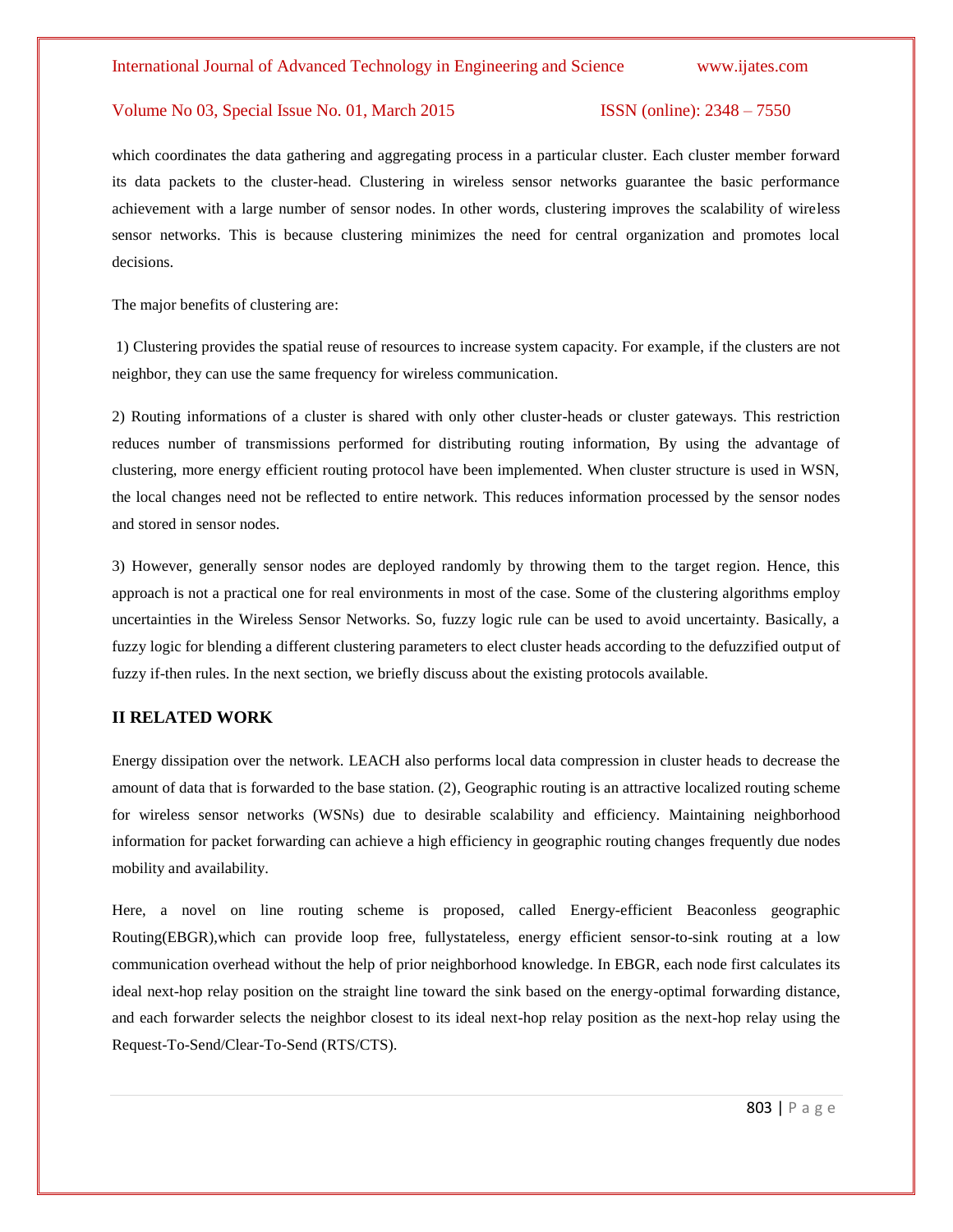

#### **Fig 1 Cluster in WSN**

The application of sensor networks are endless, limited only by human imaginations. It also has some issues. Each sensor node has limited life time. So the network to be formed to avoid the data lost. For that the nearby nodes are formed as clusters. Among the nodes, one node is selected as the cluster head. Distance between the nodes and the cluster head also to be minimized for effective transmission of data.

Life time of sensor node is very less. To avoid the data lost in destroy of one sensor node, the additional node is needed to transmit data of the corresponding sensor node. For managing all the nodes, one head is needed. So all the sensor nodes are grouped in to clusters and cluster head is selected to forward the message to the nodes. The major challenges is how to forward the message with minimum energy.

#### **III EXISTING SYSTEM**

BBV model is widely used to analyze the real complex networks such as scientist collaboration network and worldwide airport network. Similar to SCN and WWAN, there are numerous nodes and community structures (Clusters) In WSN, importantnodes (cluster heads) have more connections than common nodes. Many researches on "energyhole "show that the data flow on each connection .varies considerably in WSN because of these different distances to the sink node. Thus it is not suitable represent a connection as connected("1") or connection less("0").

Global information is limited in WSN of IA sensors exchange information in their "localworld". The overall network and local-world theory is appropriate to model WSN of IA.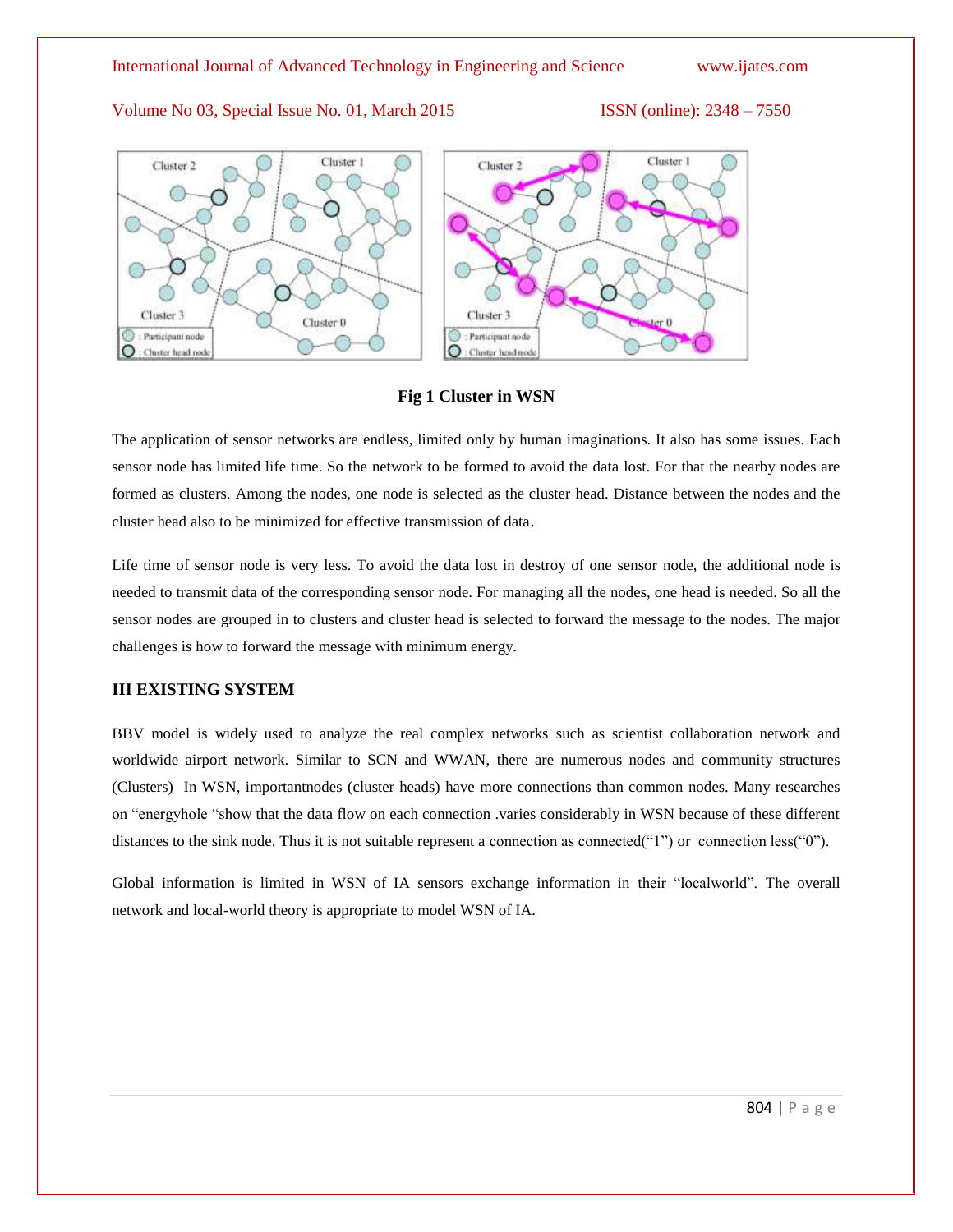

**Fig 2 Block Diagram Of a fuzzy logic based path determinations.**

#### **IV PROPOSED SYSTEM**

A fuzzy clustering approach to the WSNs is analyzed to maximize its lifetime. This approach is a distributed competitive algorithm. It selects the cluster-head via energy based competition among the tentative cluster heads which are selected using a probabilistic model. This approach mostly focuses on wisely assigning competition ranges to the tentative cluster heads. In order to make wise decisions, it utilizes the residual energy and distance to the base station parameters of the sensor nodes, In performance Analysis of Clustering protocol handle uncertainties in competition ranges to the tentative cluster-heads which have higher residual energy levels, because they can serve as larger region. The system is implemented using the following.

#### **4.1 Cluster Network Formation**

Minimum number of cluster heads is identified to optimize energy in cluster formation for handshaking mechanism stateless, energy-efficient sensor-To-sink routing at a low communication overhead without the help of prior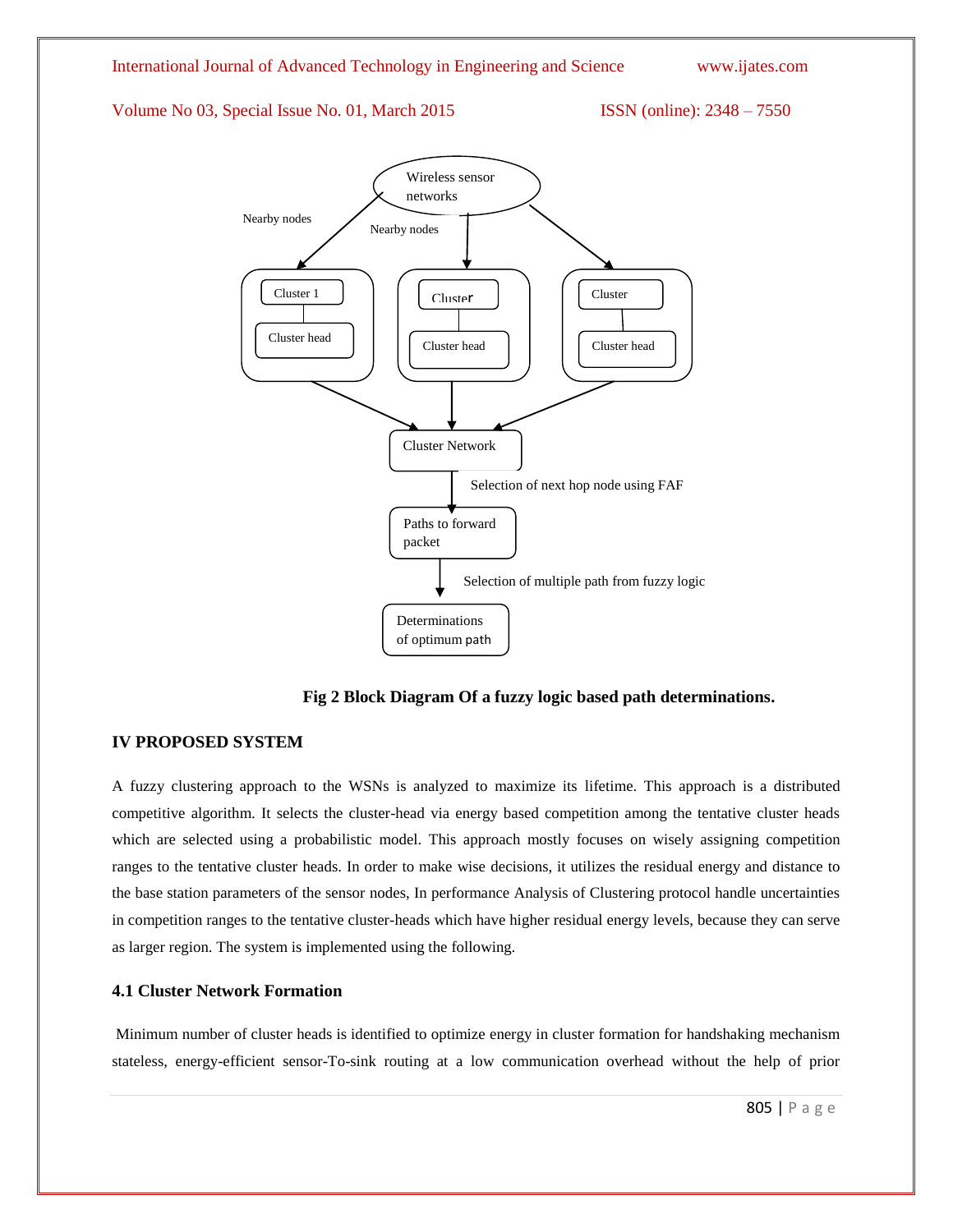neighborhood knowledge. In(4) T-LEACH stands for threshold based LEACH because it replaces cluster heads based on the threshold value of residual energy on the sensor nodes.In traditional protocols relating to the cluster optimization, the authors proposed that the number of cluster heads be reduced to decrease energy consumption or that energy efficiency base optimal cluster sizes be constructed to extend the survival time of the network.

A set or randomly scattered wireless sensors.Sensors within a cluster are expected to be communicating with a cluster head only.The cluster heads summarize and process sensor data from the clusters and maintain the link with the base station. The clustering is driven by the minimization of energy for all the sensors.

Most clustering algorithms utilize two techniques which are selecting cluster heads with more residual energy and rotating cluster heads periodically to balance the energy consumption of the sensor nodes over network. These clustering algorithm do not take the location of the base station into consideration causes hot spot problems in multihop WSNs. Thecluster heads near the base station die earlier, because they will be in heavier relay traffic than the cluster-heads which are relatively far from the base station .in order to solve this problem and to balance energy consumption of clusted-heads,next module is raised.

#### **4.2 Optimization of energy**

After cluster network formation, Optimization of energy is done based on fuzzy logic rule. It is applied to select the next hop node for routing the data from one node to another node. It is achieved by considering the following parameters in selecting the next hop node .They are

- Time factor
- Node factor
- Threshold value

#### **Time factor**

The base station broadcasts the information to the node at time (t1), the acknowledgement received from the node at time (t2), then the Time Factor is calculated using

Time Factor=t2-t1

#### **Threshold value**

Let p be path from the source to any destination and let r be the energy level of the ith node in the path p. The cluster-heads are stochastically selected. Inorder to select the cluster heads, each node generates a random number between 0 and 1.If the number is smaller than the threshold, T, the node becomes a cluster round. The threshold is calculated as follows.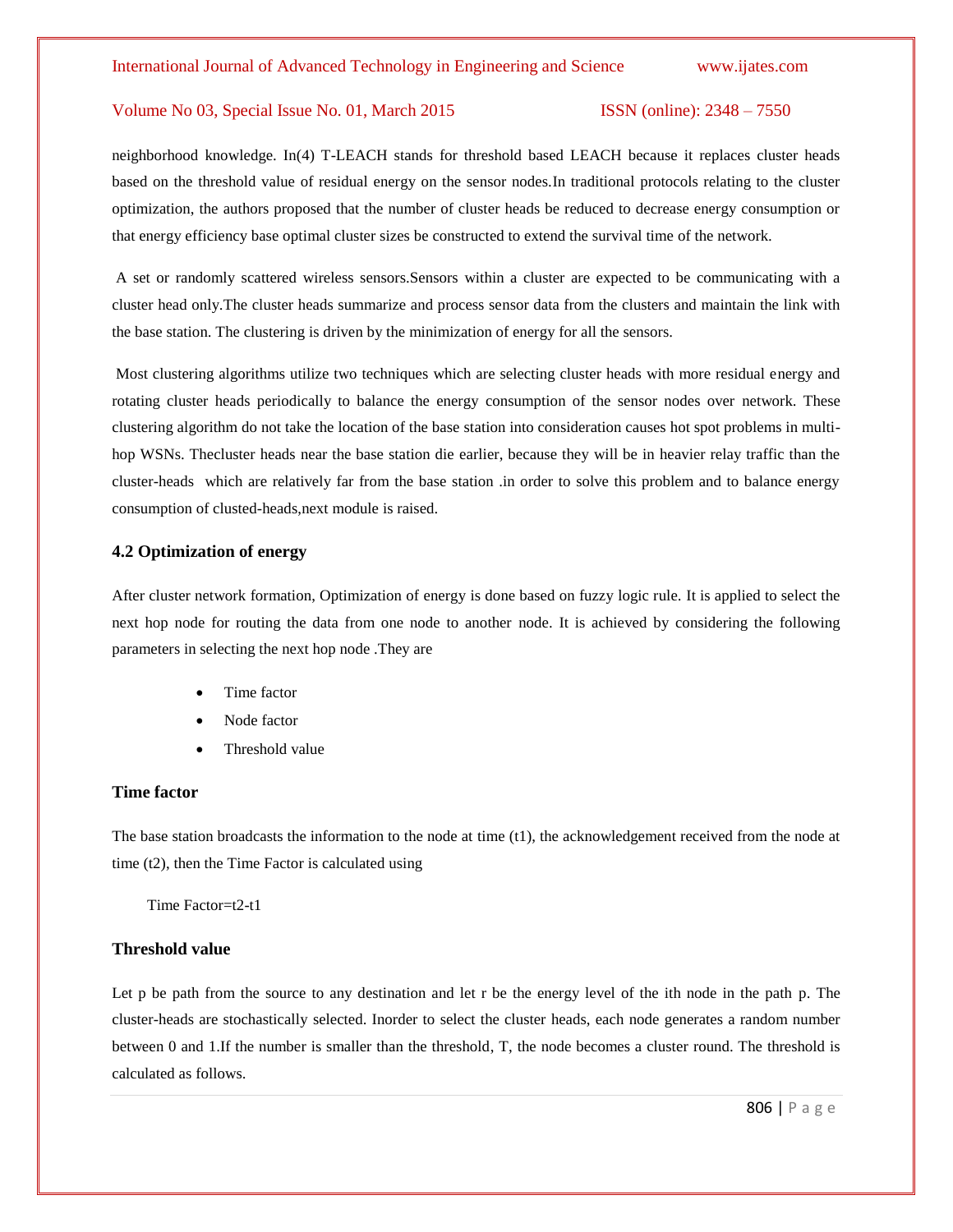P  $T=$ 

 $1-PX(r \mod 1/P)$ 

P is the number of the nodes becoming the cluster-heads and r is the number of current round. If a node once has been a cluster-head in the last 1/P rounds, it cannot be a cluster-head again.

#### **Node Factor**

Node factor for each node is determined. Node factor for each node is determined. Node Factor for nodes taking less time to communicate with base station.

#### **V PROPOSED ALGORITHM**

Wireless Sensor Networks uses Forward Aware Factor routing algorithm for static data collection and event detection. The algorithm is implemented as follows.

- Determine the path from the source to the sink and also the next hop node for all the nodes in the corresponding path.
- It determine the set of all of the nodes that has destination as the node i
- Select the nodes that closer to Sink which constitutes the set of all of the possible next-hop nodes and the furthest node determine the path.
- Energy density is determined for the next hop node
- To calculate the weight of edges between i and each nodes.

### **VI CONCLUSION**

The proposed method uses the fuzzy logic for selection of next hop is based for the transmission because the crisp logic is not possible in imprecision situation. The results show that the node with higher remaining energy,lower distance has more probability.Being selected as the next node in forwarding the data to base station. In the experimental results show that FAFEBRM outperforms both. The proposed one balances the energy consumption, prolongs the function lifetime, and guarantees high QoS for Wireless Sensor Networks.

### **VII ACKNOWLEDGEMENT**

The authors would like to thank the department of Information technology in regional center of Anna University Coimbatore for their valuable guidelines and support.